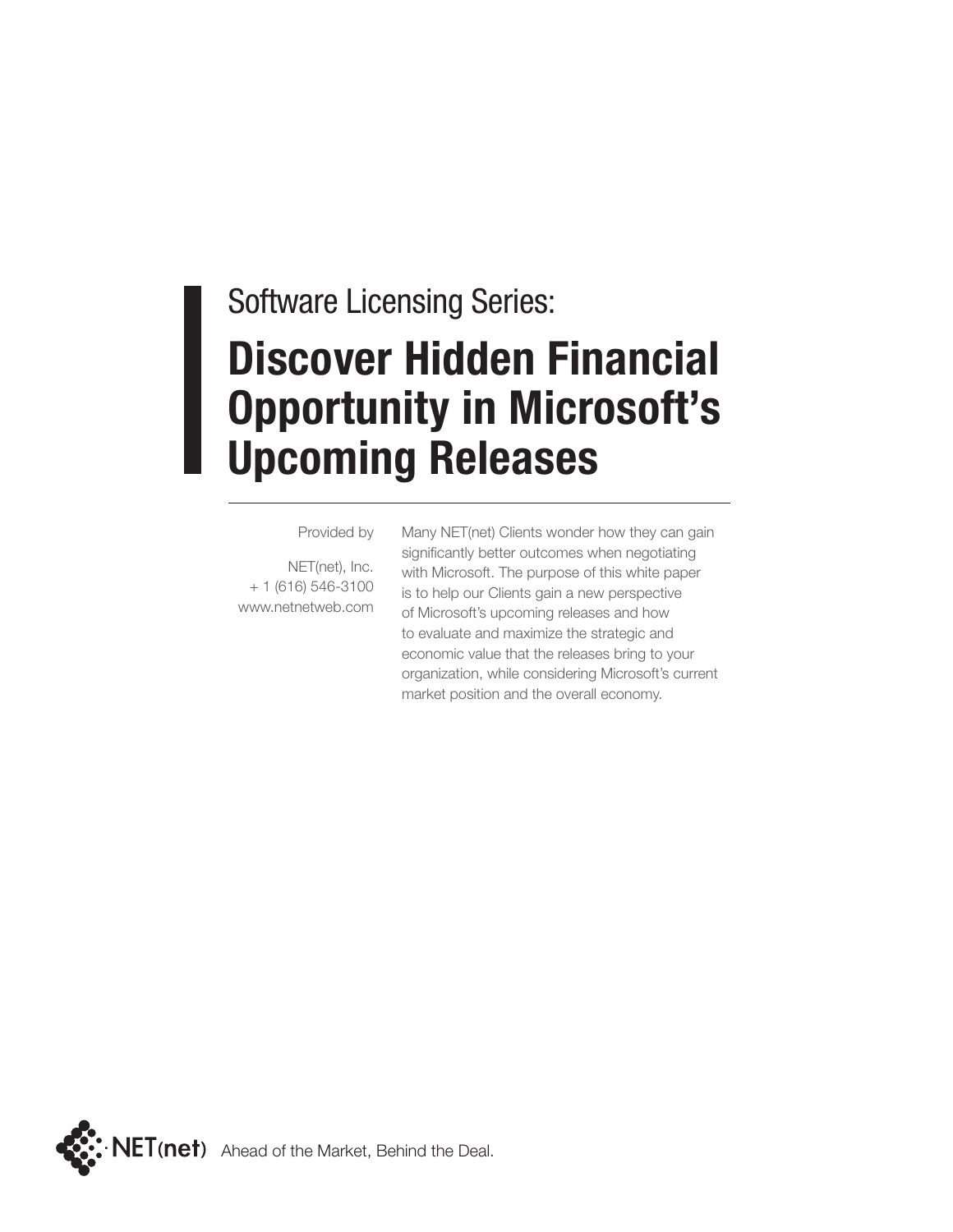# **Today's Landscape**

## ECONOMY

In the midst of a worldwide recession, Microsoft customers are facing tough times. Cash is king, some companies are nearing debt limits, banks are failing and credit markets remain tight.

Short and long-term business and IT planning is more difficult, since timing determines many investment decisions. There are competing pressures to either act now – before the money is gone, or to save now since cash is king. IT budgets are full of question marks; how many projects can get funded? Plans change from day to day as the Chief Financial Officer continues to negotiate with lenders and investors.

In this climate, even "good" investment opportunities are being passed up, due to either risk aversion or a lack of funds to exploit them.

Headcounts remain extremely tight; what staff remains after layoffs are at maximum workload simply keeping essential services and projects running.

### **SUPPLIERS**

The picture is equally bleak for suppliers, especially for software companies who offer and sell technology via discretionary capital investments for its customer base.

 Many customers continue to be disappointed regarding their IT supplier relationships. Some general themes include:

- Their solutions do not address our key business problems
- They strong-arm and oversell, then disappear
- They don't have real-world ability to measure and prove value or ROI in our business

Shelf ware is still rampant; both abandoned installations, and products which were paid in full but are only using a fraction of their capabilities.

The frequent view of customers is that while the technology itself may generally be pretty good, if it isn't business critical, it isn't getting funded now or anytime soon.

### WALL STREET

The impact of Wall Street on Microsoft's behavior must be understood if customers are to effectively optimize and negotiate deals in this climate.

Microsoft's investors have for many years been demanding predictable revenue, not tied to PC refresh cycles and new version releases such as Office 2010 or Windows 7. Microsoft's answer to this has been Software Assurance, especially as sold via Enterprise Agreements.

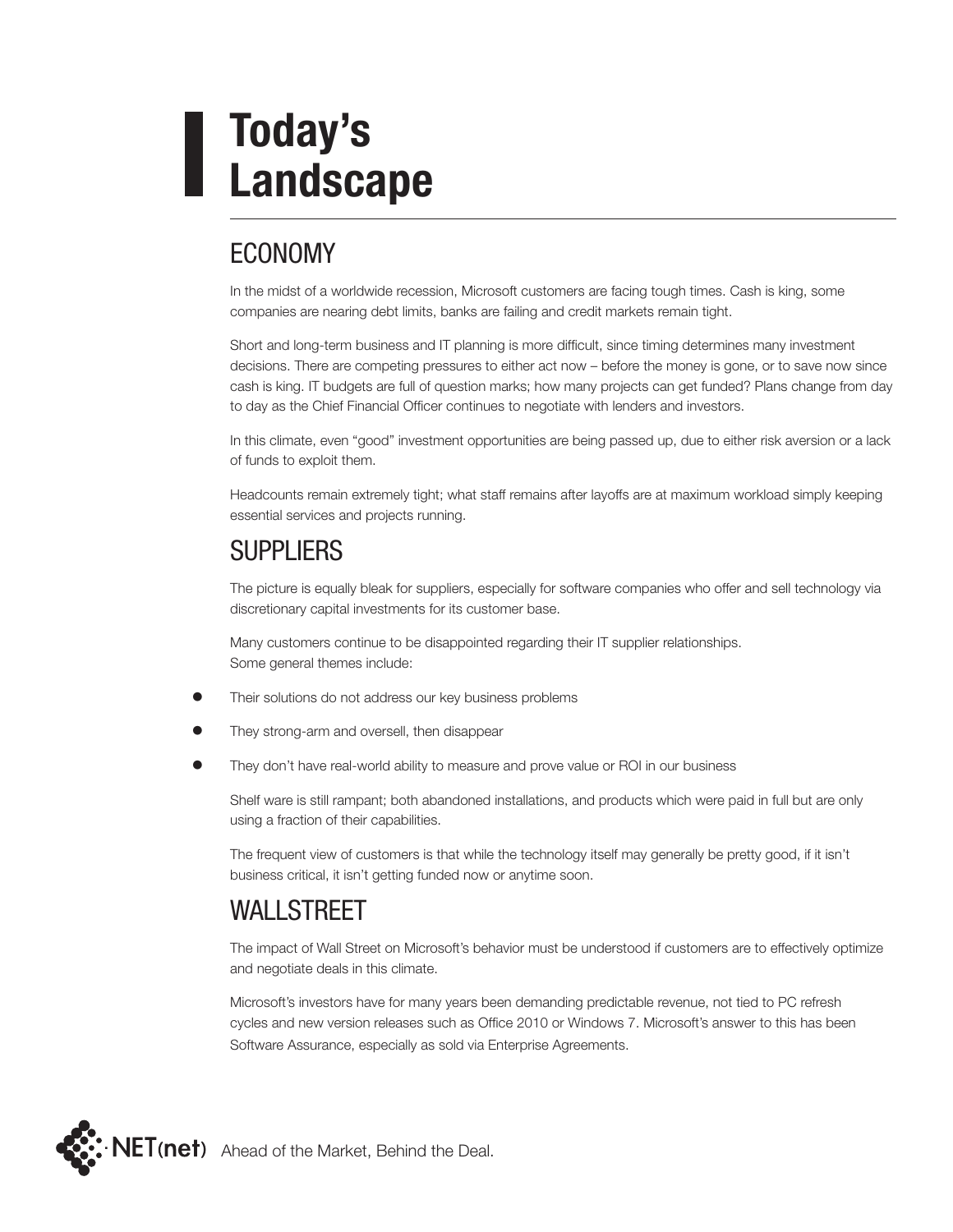For its part, Microsoft still wants its stock to perform as a "growth stock" but the company is now so huge, and its market share so pervasive that growth is extremely challenging, especially in the core products in the U.S. and leading global markets.

This explains the company's high profile interest in media properties such as Yahoo. Microsoft CEO Steve Ballmer has stated that "the global online advertising business is projected to be 5X the global software business." So, Microsoft's top leadership will continue to invest more time and energy on the internet business than on developing new software.

## COMPETITION!

It's a common misperception to think that Microsoft's market dominance is so complete that they have no competitors, but it's simply not true. Today Microsoft's competitors and alternatives are numerous, and gaining visibility and viability.

Google is perhaps the most frequently mentioned competitor. Their online office suite, their hosted email service, and their history of rapid innovations and low cost solutions are attracting more and larger enterprise clients. There are now more than a handful of Global 500 companies moving to Google; some of whom with more than 30,000 users leaving Office / Exchange for Google.

But Google is not the only alternative. Other SaaS (Software as a Service) players - including Microsoft themselves – are improving their offerings. IBM, Oracle, Computer Associates, and literally dozens of traditional and startup suppliers are adapting as well.

The Open Source community continues to gain market share as well. Larger and smaller enterprises have been quietly adopting Linux for servers, running application platforms, directories, and many business critical applications. Star Office has received consistently favorable reviews from editors and users alike.

And let's not forget: It's technology. There is always something "better faster cheaper "coming soon… there are always bright young minds hammering out code in garages all over the globe.

# **Microsoft**

Microsoft's sales this year has suffered its first-ever year-over-year revenue decline. Net income in the fiscal year ending June 2009 was down 29%, and Microsoft posted the 2nd consecutive quarter of revenue declines, along with the first layoffs in the history of the company.

As a cultural shockwave within Microsoft, this can't be overstated. In recent months, NET(net) has noted a dramatically different sales climate and morale within Microsoft.

### Microsoft's Response

Microsoft as a company firmly believes that their technology is a driver of improvement in the business world. The company has also been stung by criticism by missing past release date targets and the continuing antitrust battles with the US and European authorities.

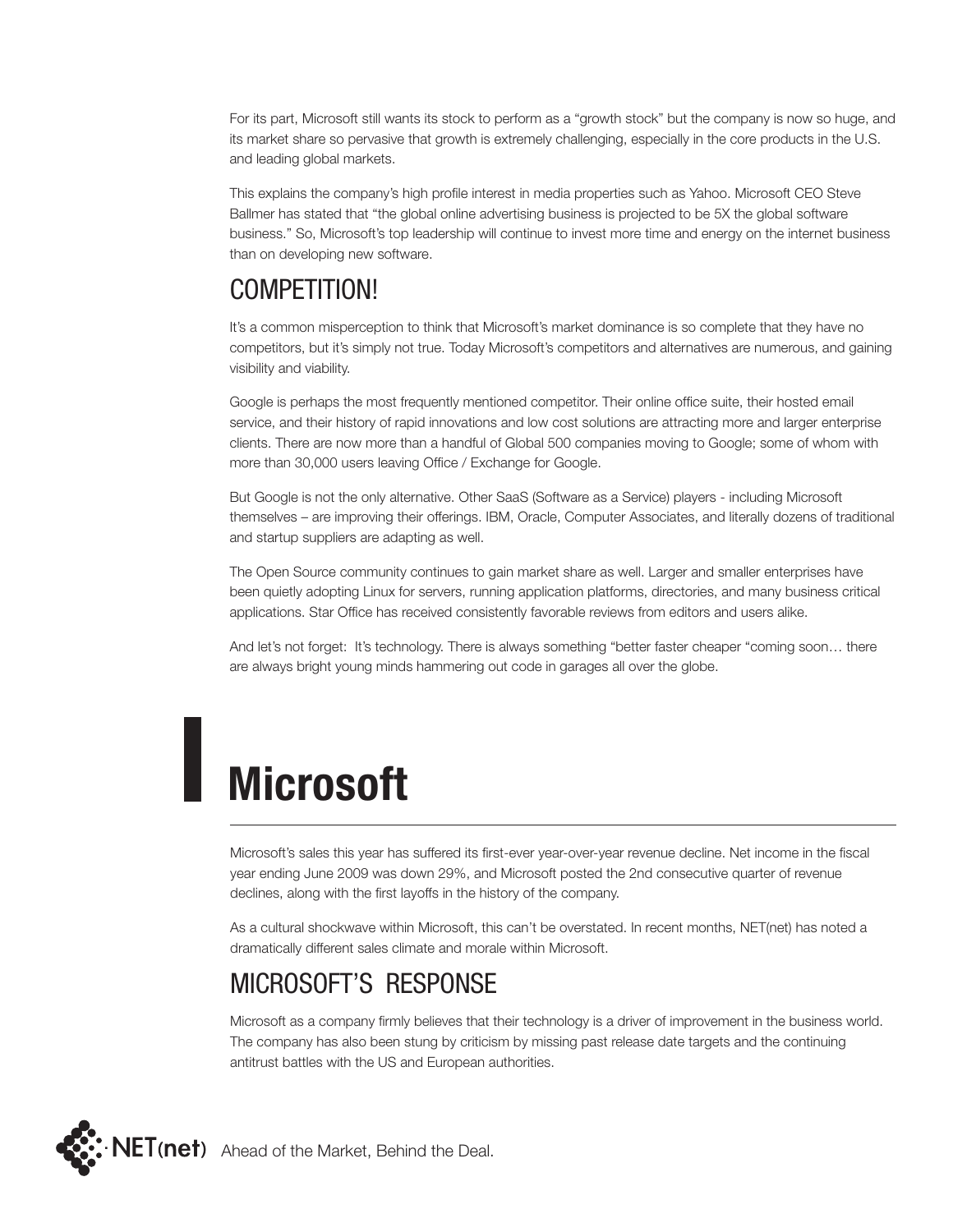Microsoft has in response stated that the "pace of innovation will increase". The company has made enormous investments to build data centers worldwide in support of its cloud computing offerings (branded by Microsoft as "Software plus Services").

The 12 months following August 2009 will see new releases of Windows 7, the Office family, Servers including SharePoint, Windows, new services such as Office online, and BPOS. Simply, the next 12 months will see a refresh of most every product that Microsoft sells to businesses. Will businesses buy?

## The Value of the Upcoming Releases

NET(net) Clients largely took a pass on Office 2007 and Vista, and this trend is reflected across much of the enterprise IT world.

NET(net) has talked with Clients in many Microsoft briefings regarding the upcoming releases, and consistently, IT leaders say that the upcoming releases largely deliver incremental (not transformational) value, along with a few nice features. Most Clients end up characterizing most of the new releases as:

- Nice to have
- Not a compelling business value
- Depending on timing, when and if we upgrade, we'll likely go to the most recent version, but we are not accelerating upgrades based on these releases

Many Clients will end up skipping Vista, skipping Office 2007, and many of the other products. So despite claims to the contrary:

Microsoft is still on a 4-year effective delivery cycle for any meaningful value. Regardless of Microsoft's ability to churn out new versions, the IT world's ability to consume and deploy, much less gain ROI from them, is constrained to about every 4 years even in a favorable view.

#### Result:

- All of these factors have combined into a "perfect storm"
- This is an unprecedented time to negotiate with Microsoft.

### MICROSOFT'S POSITIONING

We must emphasize; despite this historic tilt of the market in favor of the customer, the playing field is still far from level. Microsoft has invested enormous time and money in marketing, branding, positioning, sales training and as a result is excellent at demos, briefings, marketing and the executive pitch strategy.

When selling the promise of the future unreleased products fails to close the deal, the old staple of FUD (fear, uncertainty and doubt) has proven a potent tool. Compliance is a commonly veiled threat. There is the fear that peers will pass by, that a company that lags Microsoft adoption will somehow suffer. There is the natural bent of technologists - we like new stuff! Resumes need updating with the latest technology. IT managers each have their own favorite feature set that will make their job easier (regardless of the ROI or lack thereof for the company).

But customers also contribute to overpayments.

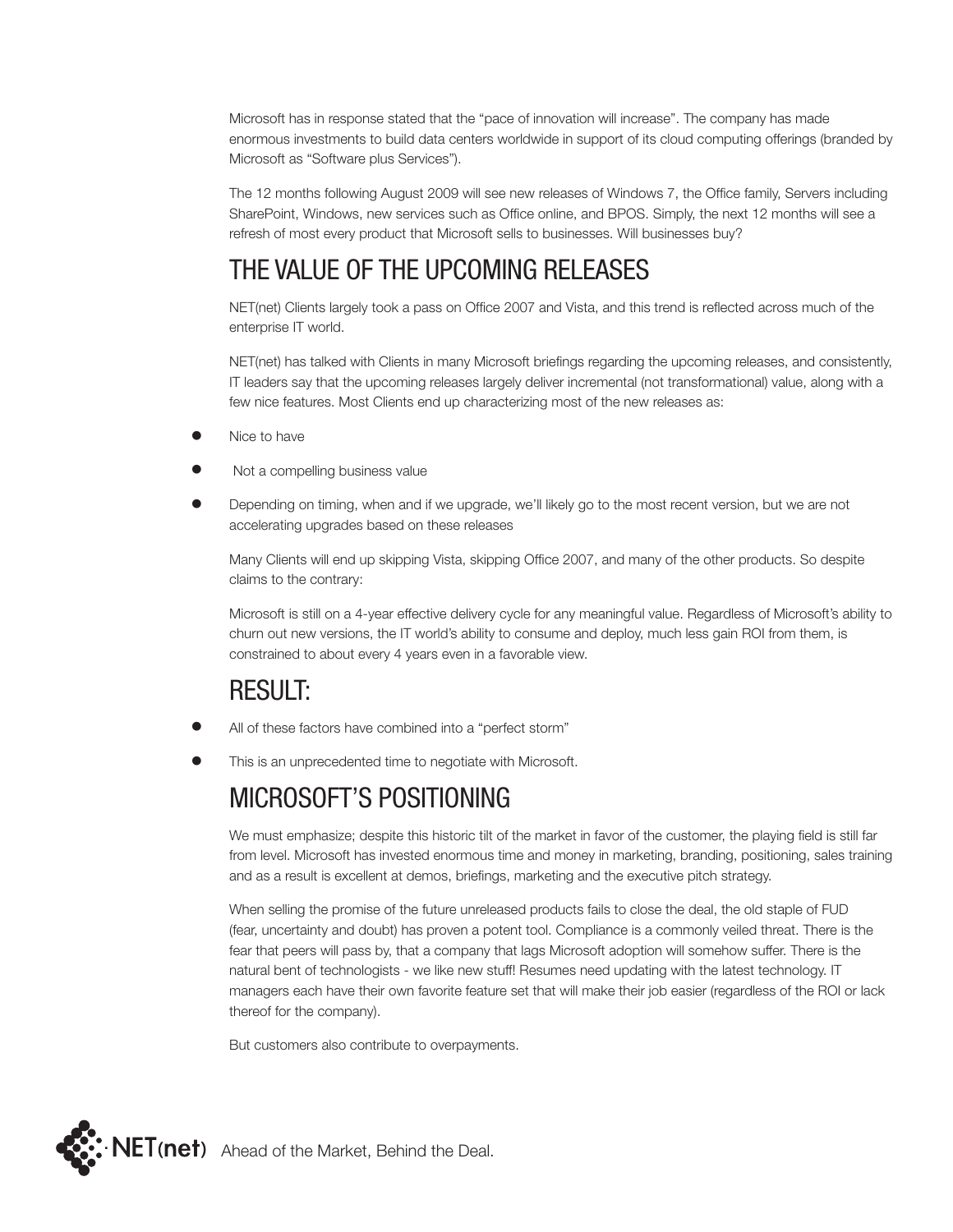# **COMMON MISCONCEPTIONS**

NET(net) hears these quite frequently:

- Microsoft does not negotiate
- We have no real alternatives
- Our deal is not big enough
- Our Large Account Reseller (LAR) works for us and will make sure we get the best deal

It's clear that Microsoft does negotiate; and it's also true that the company has built in best practices in negotiations to every step of their sales cycle. Sadly, most customers do not have the ability to consistently or effectively overcome the Microsoft advantage without professional assistance.

We've already discussed how there are now more legitimate alternatives to Microsoft products than ever before.

It's been NET(net)'s experience that, while Microsoft likes to tell customers that their deal is not big enough... in practice, the size of the company has little bearing on the size and nature of the final concessions secured.

NET(net) reminds customers to understand the money flow between Microsoft and the LAR.

Your LAR/reseller representative serves three masters: customer, his company, and Microsoft and hopefully in that order, but likely not. It's a sometimes tricky balancing act for a reseller rep, who competes to win business by offering or delivering more value than the competition, while ensuring profitable transactions for his employer, and also while satisfying Microsoft that he has fairly and aggressively represented Microsoft's products and goals.

LARs are contractually obligated to work in Microsoft's best interest, and are also contractually bound regarding information they can and can't disclose. In practice, few reseller reps are aware of these requirements, and most believe they are free to offer clients whatever information will gain a competitive advantage.

The real constraint is in the relationship between your LAR rep and the local Microsoft reps. If this is a "happy" relationship, a lot of business referrals—for licensing and also for lucrative consulting and implementation services—flow from Microsoft to the "preferred partner."

In that case, the "preferred partner" would be reluctant to offer clients information that would damage their relationship with Microsoft.

How well do you and your team understand Microsoft licensing, your options and alternatives and how they apply to your unique technology usage and needs?

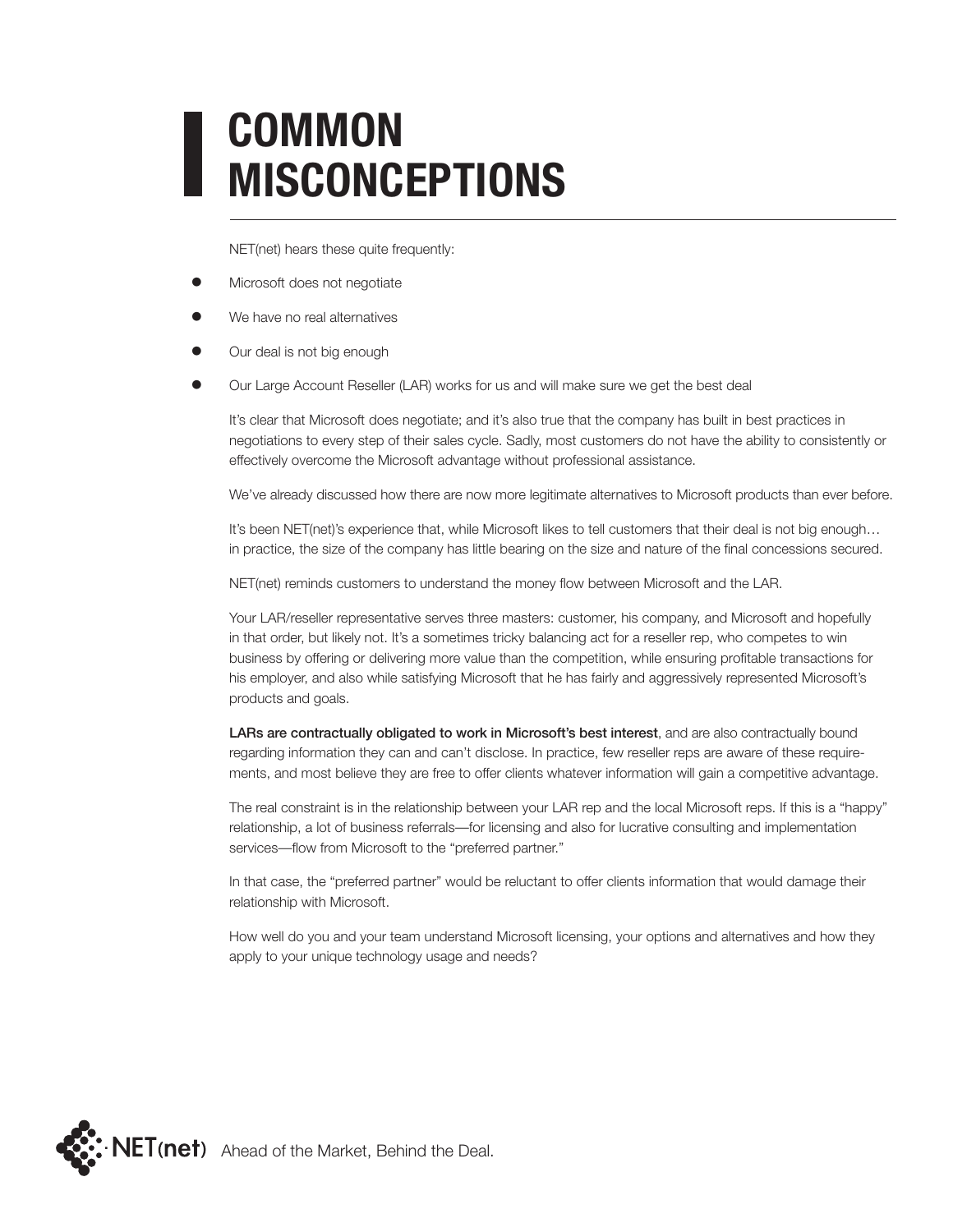# **Customer Challenges**

As things stand today, few customers have developed business case(s) for Microsoft's future products. And how could they? Pre-release briefings are very vague. But Microsoft expects customers to commit to fixed, large-scale costs to pre-pay for these technologies.

So customers have little knowledge of what's expected to ship, no time to go find out, but, if their MS Agreement end date is inside of the next 24 months, they have important decisions to make as it relates to their contract with Microsoft.

### Customer Disadvantages

Even if customers have a fair look at upcoming releases, Microsoft and LARs control (access to) pricing and terms and only reluctantly disclose alternative licensing strategies that might save customers money. When they do provide this info, it's positioned as an "apples to apples" comparison…but customers should really be looking for oranges.

Even LARs are reluctant or incapable of including alternative options and models, since to do so would risk offending their Microsoft partners.

And if the licensing is not complicated enough, the knowledge gap is huge. Few IT or procurement managers are experts in Microsoft licensing, or have negotiated more than a couple of deals with Microsoft.

Microsoft and LARs, on the other hand, handle licensing deals all day, every day, by the thousands. They have developed sophisticated infrastructures for managing deals, exceptions, negotiations, options and terms. The suppliers have already seen almost every objection, every bluff, every gambit, every business situation imaginable, and have answers that protect their revenue.

#### Customer Advantages

But all is not negative. As the customer:

- You hold the checkbook
- You decide when to act
- You decide which products and services meet your needs

#### Obstacles to Success

Still, we frequently see customers getting in their own way. Time is always short; Microsoft negotiations have firm deadlines. Staff workloads are high, decisions must be made regardless of whether all the bases are covered. We advise clients to start early! Schedule six months ahead of your expected deadline date for at least an evaluation of your technology roadmap, plans, and goals.

Use good project management (PM) practices; consider the size of your projected Microsoft spend and allocate PM resources as you would any other project of that value.